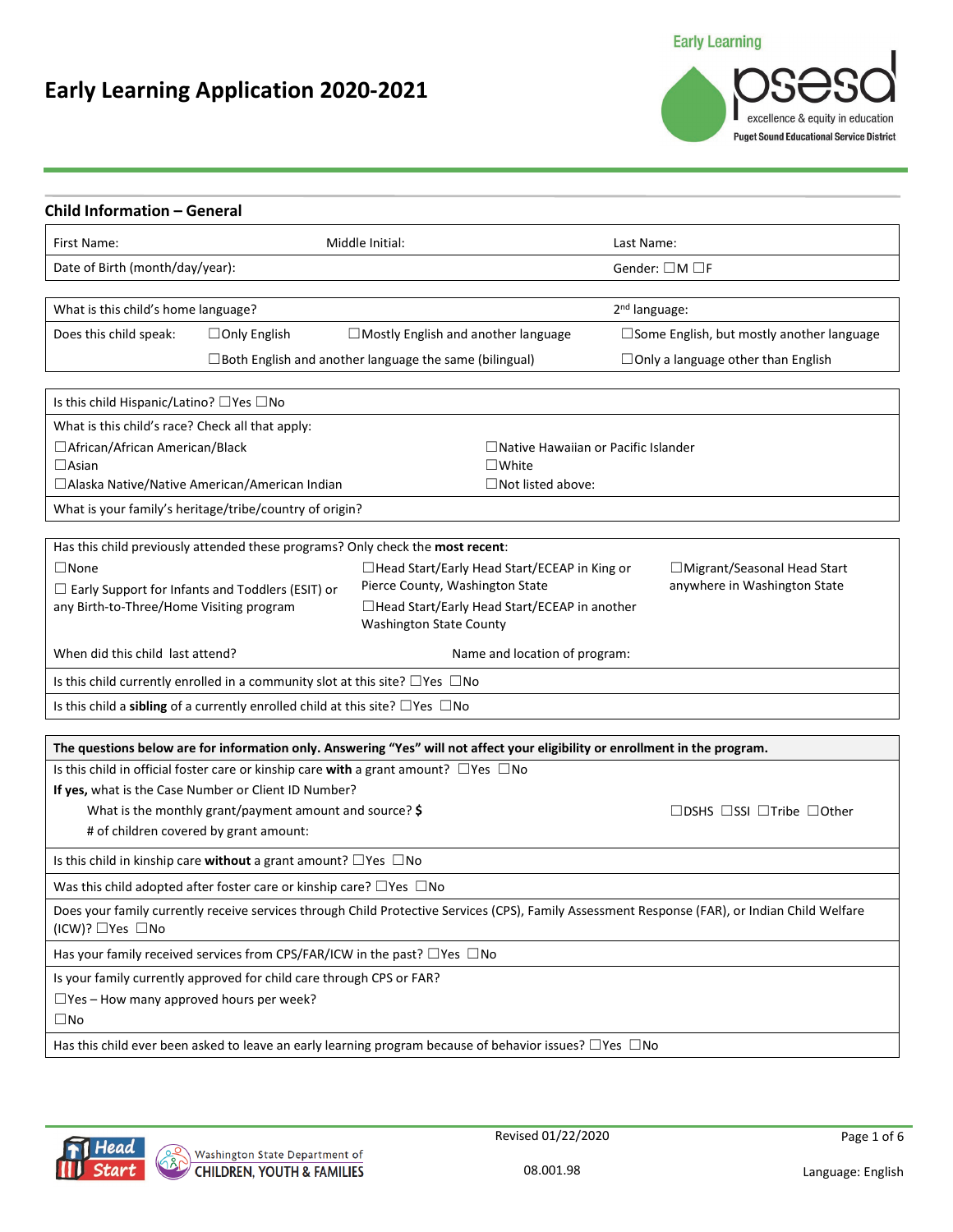| <b>Child Information - Health</b>     |                                                                                                                                                                                                                              |                               |               |             |                                                                               |
|---------------------------------------|------------------------------------------------------------------------------------------------------------------------------------------------------------------------------------------------------------------------------|-------------------------------|---------------|-------------|-------------------------------------------------------------------------------|
|                                       | Does this child have medical insurance? $\Box$ Yes $\Box$ No                                                                                                                                                                 |                               |               |             |                                                                               |
|                                       | If yes, what type? $\square$ Washington Apple Health/ProviderOne                                                                                                                                                             | $\Box$ Private Insurance      | $\Box$ Tribal |             | $\Box$ Military Medical Coverage                                              |
|                                       | Does this child have a regular doctor or medical clinic?                                                                                                                                                                     |                               |               |             |                                                                               |
| $\Box$ Yes - Name of clinic/provider: |                                                                                                                                                                                                                              | Name of medical professional: |               |             |                                                                               |
| $\square$ No                          |                                                                                                                                                                                                                              |                               |               |             |                                                                               |
|                                       | Did this child have a well-child exam within the last 12 months?                                                                                                                                                             |                               |               |             |                                                                               |
|                                       | $\Box$ Yes – Date of last exam (month/day/year):                                                                                                                                                                             |                               |               |             |                                                                               |
| □ Date Unknown<br>$\square$ No        |                                                                                                                                                                                                                              |                               |               |             |                                                                               |
|                                       | What is your child's immunization status? $\Box$ Fully immunized $\Box$ Exempt $\Box$ Not fully immunized or exempt $\Box$ Not sure                                                                                          |                               |               |             |                                                                               |
|                                       |                                                                                                                                                                                                                              |                               |               |             |                                                                               |
|                                       | Does this child have dental insurance? $\Box$ Yes $\Box$ No                                                                                                                                                                  |                               |               |             |                                                                               |
| If yes, what type?                    | $\Box$ Washington Apple Health/ProviderOne                                                                                                                                                                                   | $\Box$ Private Insurance      | $\Box$ Tribal | $\Box$ ABCD | $\Box$ Military Dental Coverage                                               |
|                                       | Does this child have a regular dentist or dental clinic?                                                                                                                                                                     |                               |               |             |                                                                               |
| $\Box$ Yes - Name of clinic/provider: |                                                                                                                                                                                                                              | Name of dental professional:  |               |             |                                                                               |
| $\square$ No                          |                                                                                                                                                                                                                              |                               |               |             |                                                                               |
|                                       | Did this child have dental exam within the last 6 months?                                                                                                                                                                    |                               |               |             |                                                                               |
|                                       | $\Box$ Yes – Date of last exam (month/day/year):                                                                                                                                                                             |                               |               |             |                                                                               |
| $\square$ No<br>$\Box$ Date Unknown   |                                                                                                                                                                                                                              |                               |               |             |                                                                               |
|                                       |                                                                                                                                                                                                                              |                               |               |             |                                                                               |
|                                       | Has this child been diagnosed by a Health Care Provider with a chronic health condition (may include asthma, cancer, diabetes, seizures, ADHD,<br>autism, spina bifida, sickle cell disease, or life-threatening allergies)? |                               |               |             |                                                                               |
| $\Box$ Yes – Please describe:         |                                                                                                                                                                                                                              |                               |               |             | The health condition is considered: $\Box$ Severe $\Box$ Moderate $\Box$ Mild |
| $\square$ No                          |                                                                                                                                                                                                                              |                               |               |             |                                                                               |
|                                       |                                                                                                                                                                                                                              |                               |               |             |                                                                               |

| <b>Child Information - Development</b>                                                                                                                                                                                       |                                          |                                       |
|------------------------------------------------------------------------------------------------------------------------------------------------------------------------------------------------------------------------------|------------------------------------------|---------------------------------------|
| Do you have concerns about this child's health? $\Box$ Yes – check all that apply below $\Box$ No                                                                                                                            |                                          |                                       |
| $\Box$ Low birth weight (less than 5.5 lbs/5 lbs 8 oz.)                                                                                                                                                                      | $\Box$ Preterm birth less than 37 weeks  | $\Box$ Drug/alcohol affected          |
| $\Box$ Hearing                                                                                                                                                                                                               | $\Box$ Fine motor/gross motor            | $\Box$ Tooth pain/decay/bleeding gums |
| $\Box$ Vision                                                                                                                                                                                                                | $\Box$ Food intolerance/special diet $-$ |                                       |
|                                                                                                                                                                                                                              | Please describe:                         |                                       |
| Does this child have a current and active Individual Education Plan (IEP) or Individual Family Service Plan (IFSP)?<br>$\Box$ Yes – Please provide a copy with your application.<br>$\Box$ No – Check if any of these apply: |                                          |                                       |
|                                                                                                                                                                                                                              |                                          |                                       |

☐My child has a diagnosed developmental delay or disability, has no IEP, **or** is being referred for evaluation.  $\square$ My child has a suspected developmental delay or disability.

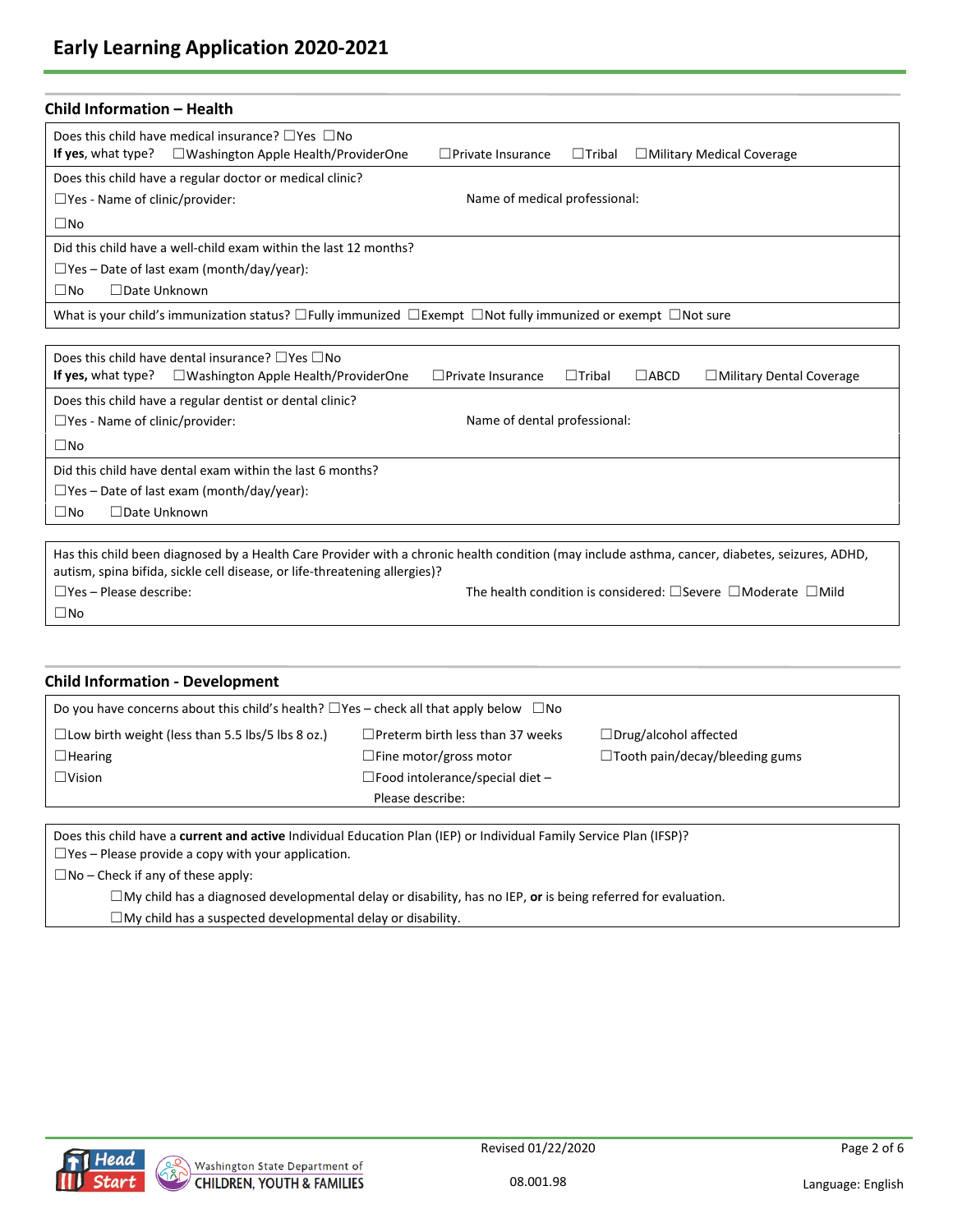### **Parent/Guardian Information**

This child lives with:

☐One parent/guardian **(complete Parent/Guardian 1)**

☐Two parents/guardians in the same household **(complete Parent/Guardian 1 & 2)**

☐Two parents/guardians in two households **(complete Parent/Guardian 1 & 2)**

|                                                       | Parent/Guardian 1                                                   | Parent/Guardian 2                                             |
|-------------------------------------------------------|---------------------------------------------------------------------|---------------------------------------------------------------|
| Name                                                  |                                                                     |                                                               |
|                                                       | □Biological/Adopted/Stepparent                                      | □Biological/Adopted/Stepparent                                |
| Relationship to                                       | $\Box$ Foster Parent<br>□ Aunt/Uncle                                | $\square$ Foster Parent<br>□ Aunt/Uncle                       |
| child                                                 | $\Box$ Other:<br>$\Box$ Grandparent                                 | $\Box$ Other:<br>$\Box$ Grandparent                           |
| Gender                                                | $\Box$ M $\Box$ F $\Box$ Not specified                              | $\Box$ M $\Box$ F $\Box$ Not specified                        |
| Date of Birth<br>(month/day/year)                     |                                                                     |                                                               |
| Address                                               |                                                                     |                                                               |
| Phone                                                 | $\Box$ Home $\Box$ Cell $\Box$ Work                                 | $\Box$ Home $\Box$ Cell $\Box$ Work                           |
| Alternate Phone                                       | $\Box$ Home $\Box$ Cell $\Box$ Work                                 | $\Box$ Home $\Box$ Cell $\Box$ Work                           |
| Email                                                 |                                                                     |                                                               |
| Were you under<br>age 18 when this<br>child was born? | □Yes □No □N/A                                                       | $\square$ Yes $\square$ No $\square$ N/A                      |
| What language(s)<br>do you speak?                     |                                                                     |                                                               |
| Do you need an<br>interpreter for this<br>language?   | $\square$ Yes $\square$ No                                          | $\square$ Yes $\square$ No                                    |
|                                                       | □ African/African American/Black                                    | □ African/African American/Black                              |
|                                                       | $\Box$ Asian                                                        | $\Box$ Asian                                                  |
| What is your race?                                    | □ Alaska Native/Native American/American Indian                     | □ Alaska Native/Native American/American Indian               |
| Check all that apply                                  | $\Box$ Native Hawaiian or Pacific Islander                          | $\Box$ Native Hawaiian or Pacific Islander                    |
|                                                       | $\square$ White                                                     | $\square$ White                                               |
|                                                       | $\Box$ Not listed above:                                            | $\Box$ Not listed above:                                      |
|                                                       | $\Box$ 6 <sup>th</sup> grade or less                                | $\Box$ 6 <sup>th</sup> grade or less                          |
|                                                       | $\Box$ 7 <sup>th</sup> to 12 <sup>th</sup> grade, no diploma or GED | □7 <sup>th</sup> to 12 <sup>th</sup> grade, no diploma or GED |
|                                                       | □ High school diploma                                               | □ High school diploma                                         |
|                                                       | $\square$ GED                                                       | $\Box$ GED                                                    |
| What is the highest<br>level of education             | $\Box$ Some college/advanced training                               | □ Some college/advanced training                              |
| you completed?                                        | □ College/professional certificate                                  | □ College/professional certificate                            |
|                                                       | □ Associate degree                                                  | □ Associate degree                                            |
|                                                       | □ Bachelor's degree                                                 | □ Bachelor's degree                                           |
|                                                       | □ Master's or doctorate degree                                      | □Master's or doctorate degree                                 |
|                                                       | $\Box$ None                                                         | $\Box$ None                                                   |

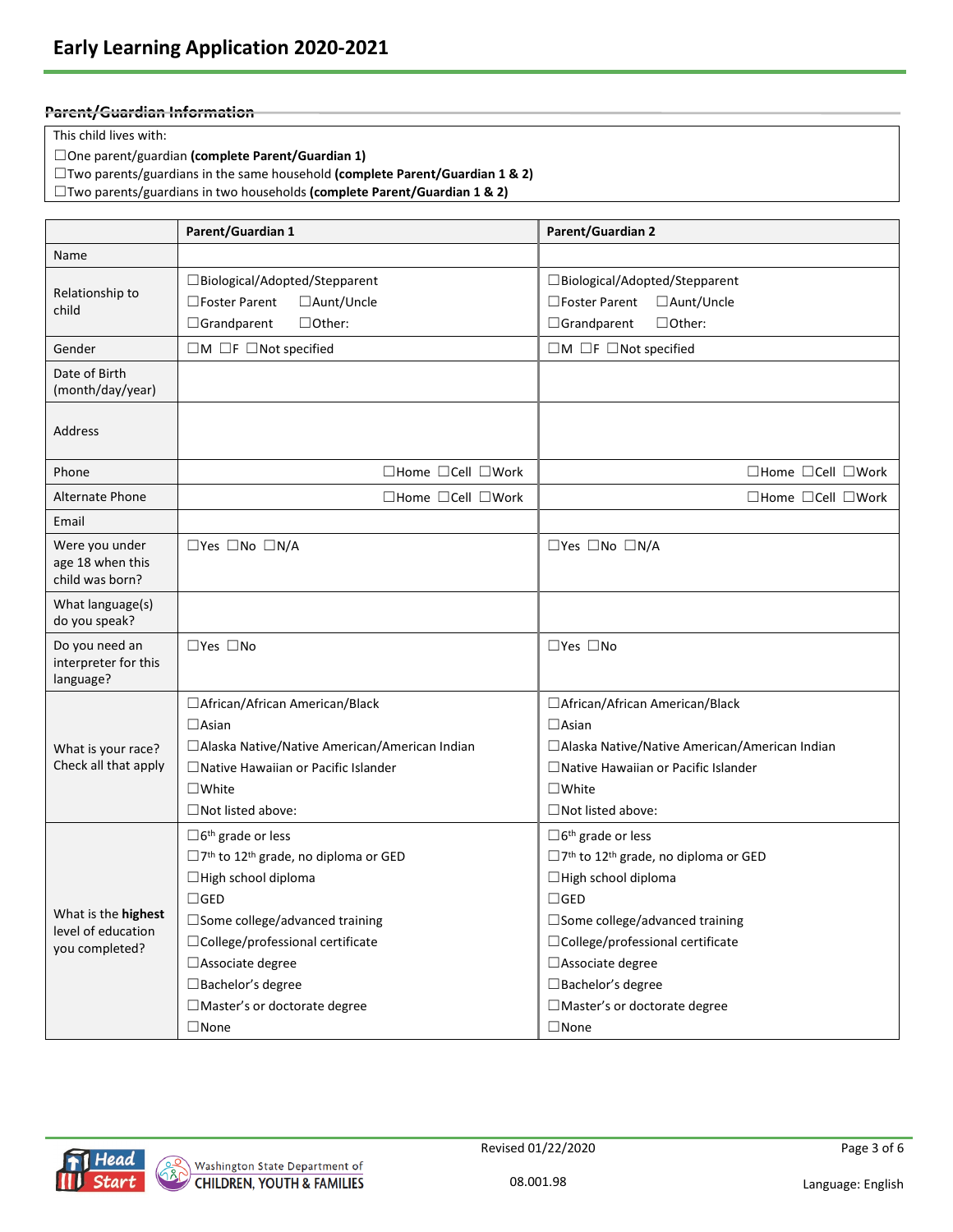# **Early Learning Application 2020-2021**

|                                     | <b>Parent/Guardian 1</b>                                                                      | <b>Parent/Guardian 2</b>                                                                      |
|-------------------------------------|-----------------------------------------------------------------------------------------------|-----------------------------------------------------------------------------------------------|
| Are you currently                   | $\Box$ Yes – How many hours per week (including travel)?                                      | $\Box$ Yes – How many hours per week (including travel)?                                      |
|                                     | Employer name & phone #:                                                                      | Employer name & phone #:                                                                      |
| employed?                           | $\Box$ No                                                                                     | $\Box$ No                                                                                     |
|                                     | $\Box$ No, retired or disabled                                                                | $\square$ No, retired or disabled                                                             |
|                                     | $\Box$ Seasonal                                                                               | $\Box$ Seasonal                                                                               |
| Are you currently in                | $\Box$ Yes - How many hours per week (including class<br>time, study time, travel)?           | $\Box$ Yes - How many hours per week (including class<br>time, study time, travel)?           |
| job training or<br>school?          | School name & major/goal:                                                                     | School name & major/goal:                                                                     |
|                                     | $\square$ No                                                                                  | $\square$ No                                                                                  |
| Are you in an<br>approved WorkFirst | $\Box$ Yes – Describe the activity and the number of approved<br>hours per week:              | $\Box$ Yes – Describe the activity and the number of approved<br>hours per week:              |
| activity?                           | $\square$ No                                                                                  | $\square$ No                                                                                  |
|                                     | $\Box$ Yes, current service member                                                            | $\Box$ Yes, current service member                                                            |
| Are you or have<br>been in the U.S. | $\Box$ Yes, currently deployed or have been in the last 12<br>months/for a total of 19 months | $\Box$ Yes, currently deployed or have been in the last 12<br>months/for a total of 19 months |
| military?                           | $\Box$ Yes, veteran                                                                           | $\Box$ Yes, veteran                                                                           |
|                                     | $\square$ No                                                                                  | $\square$ No                                                                                  |

## **Family Concerns**

| Please check areas of concern that you have for yourself/family in your household:                             |                                                                                                                     |                                                                                                                               |  |  |  |  |
|----------------------------------------------------------------------------------------------------------------|---------------------------------------------------------------------------------------------------------------------|-------------------------------------------------------------------------------------------------------------------------------|--|--|--|--|
| $\Box$ Child's parent/guardian has a disability or is<br>chronically ill and is:<br>$\Box$ Unable to engage in | $\Box$ Household mental illness, including<br>maternal depression (child is diagnosed, or<br>adult is experiencing) | $\Box$ Legal concerns<br>$\Box$ Child's parent/guardian is a migrant worker<br>$\Box$ Recent immigrant/refugee (past 5 years) |  |  |  |  |
| work/school/family life<br>$\Box$ Somewhat able to engage in<br>work/school/ family life                       | $\Box$ Household domestic violence (past or<br>current)<br>$\Box$ Household drug/alcohol issues or substance        | $\Box$ Child's parent/guardian is incarcerated<br>$\Box$ Loss of a parent (death, abandonment, or                             |  |  |  |  |
| $\Box$ Mostly able to engage in<br>work/school/family life<br>$\Box$ Child's parent/guardian has learning      | abuse (past or current)<br>$\Box$ Family is socially isolated, with complete or                                     | deportation)<br>$\Box$ Child's parents/guardians divorced or<br>separated during child's life                                 |  |  |  |  |
| difficulties, no disability<br>$\Box$ Getting or keeping a job                                                 | near-complete lack of contact with others                                                                           | $\Box$ Previously homeless (in the last 12 months)<br>$\Box$ Concerns with housing                                            |  |  |  |  |

#### **Family Living Situation**

| Does this household receive subsidized housing such as a housing voucher or cash assistance for housing? $\Box$ Yes $\Box$ No                                                                                                                      |                                                                                                                                                                                                 |                                                                                |  |  |
|----------------------------------------------------------------------------------------------------------------------------------------------------------------------------------------------------------------------------------------------------|-------------------------------------------------------------------------------------------------------------------------------------------------------------------------------------------------|--------------------------------------------------------------------------------|--|--|
| What is your family's current housing situation? The McKinney-Vento Act provides services and supports for children and youth experiencing<br>homelessness. Your answers may help us determine the services your child may be eligible to receive. |                                                                                                                                                                                                 |                                                                                |  |  |
| $\Box$ Rent<br>$\Box$ In a motel                                                                                                                                                                                                                   | $\Box$ A car, park, campsite, or similar location                                                                                                                                               | $\Box$ Moving from place to place/couch surfing                                |  |  |
| $\square$ Own<br>$\Box$ In a shelter                                                                                                                                                                                                               | $\Box$ Transitional Housing                                                                                                                                                                     | $\Box$ In a residence with inadequate facilities (no water, heat, electricity) |  |  |
| ⋗                                                                                                                                                                                                                                                  | $\Box$ In someone else's house or apartment with another family:<br>By choice (e.g. to save money, to be close to family, etc.)<br>Due to loss of housing, economic hardship, or similar reason | $\Box$ Other – Please describe:                                                |  |  |

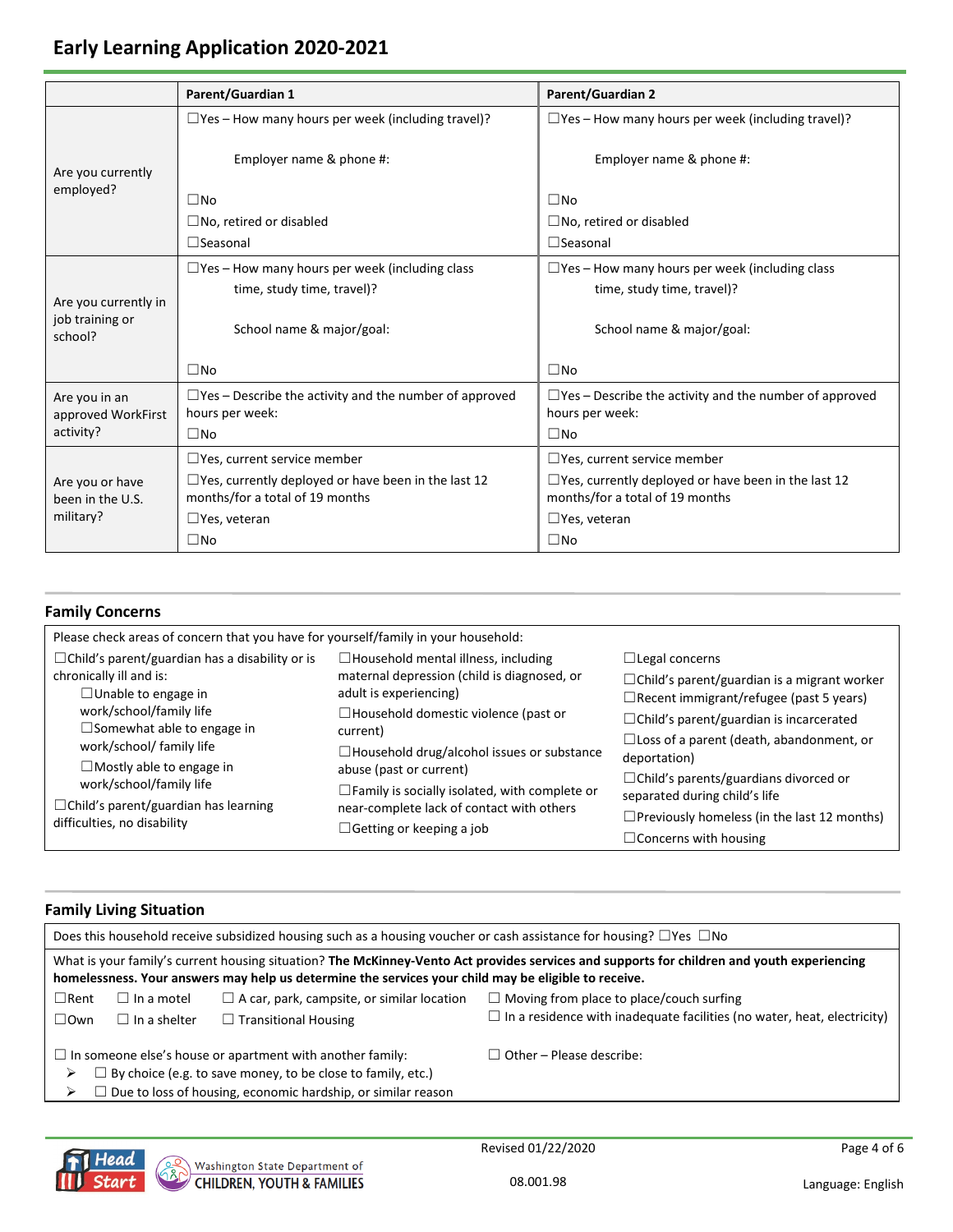#### **Family Income and Family Size**

Check all that apply if you, this child, or another person living in your home related to you by blood, marriage, or adoption receive these types of Public Assistance:

☐SSI for disability received by: ☐Child ☐Parent/Guardian ☐Other – Relationship to child:

☐Temporary Assistance for Needy Families (TANF) cash.

Check if you also have the following: ☐Child-only TANF ☐WorkFirst ☐Working Connections Child Care subsidy

| Please list additional people living in this child's primary household below, not including yourself or this child. |                                      |                          |                                            |                                                                   |  |
|---------------------------------------------------------------------------------------------------------------------|--------------------------------------|--------------------------|--------------------------------------------|-------------------------------------------------------------------|--|
| Name (First and Last)                                                                                               | <b>Birthdate</b><br>(month/day/year) | Relationship to<br>child | Do you financially support<br>this person? | Is this person related to you by<br>blood, marriage, or adoption? |  |
|                                                                                                                     |                                      |                          | $\Box$ Yes $\Box$ No                       | $\Box$ Yes $\Box$ No                                              |  |
|                                                                                                                     |                                      |                          | $\Box$ Yes $\Box$ No                       | $\Box$ Yes $\Box$ No                                              |  |
|                                                                                                                     |                                      |                          | $\Box$ Yes $\Box$ No                       | $\Box$ Yes $\Box$ No                                              |  |
|                                                                                                                     |                                      |                          | $\Box$ Yes $\Box$ No                       | $\Box$ Yes $\Box$ No                                              |  |
|                                                                                                                     |                                      |                          | $\Box$ Yes $\Box$ No                       | $\Box$ Yes $\Box$ No                                              |  |
|                                                                                                                     |                                      |                          | $\Box$ Yes $\Box$ No                       | $\Box$ Yes $\Box$ No                                              |  |
|                                                                                                                     |                                      |                          | $\Box$ Yes $\Box$ No                       | $\Box$ Yes $\Box$ No                                              |  |
|                                                                                                                     |                                      |                          | $\Box$ Yes $\Box$ No                       | $\Box$ Yes $\Box$ No                                              |  |
|                                                                                                                     |                                      |                          | $\Box$ Yes $\Box$ No                       | $\Box$ Yes $\Box$ No                                              |  |
|                                                                                                                     |                                      |                          | $\Box$ Yes $\Box$ No                       | $\Box$ Yes $\Box$ No                                              |  |

What is the **total number** of family members living in your home, including yourself and this child?

What is your **total estimated** household income for the last calendar year or the last 12 months?

I promise that the information on this form is true and correct. I have reported all my income and family size, as required by the Early Learning Programs. If I knowingly provide false information, I understand my family may be unable to continue program services. Additionally, if my child is enrolled in ECEAP, I may have to repay the amount spent on my child.

I understand that information from this application is entered in various Early Learning databases operated by the Department of Children, Youth, and Families (DCYF) and Puget Sound Educational Service District (PSESD). DCYF and PSESD are committed to protecting confidential and personal information that could identify a child or family. No information related to immigration status is entered in the databases or shared with state or federal agencies. Information in the databases may be used for the following:

- Research studies to determine if participating in Early Learning helps children later in life.
- To prove Washington State spends some of their own dollars on programs for families, which is required to receive Temporary Assistance for Needy Families dollars from the federal government.

| Parent/Guardian Signature                            |                                             |                                                                                                                   | Date                                                                                                                                       |
|------------------------------------------------------|---------------------------------------------|-------------------------------------------------------------------------------------------------------------------|--------------------------------------------------------------------------------------------------------------------------------------------|
|                                                      | Please sign in person if filling out Online |                                                                                                                   | (ECEAP Staff: Enter this date in ELMS)                                                                                                     |
|                                                      |                                             |                                                                                                                   | *Staff Only – If not signed, complete below. Parent signature must be obtained as soon as possible, or no later than the enrollment visit. |
| Reviewed and received verbal verification on (date): |                                             |                                                                                                                   | <b>Staff Initials:</b>                                                                                                                     |
|                                                      |                                             | (ECEAD Ctaff: Enter this data in FLAAC if not signed way connot undate this ones the FLAAC onalisation is leaked) |                                                                                                                                            |

this date in ELMS if not signed – you cannot update this once the ELMS application is locked)



Revised 01/22/2020